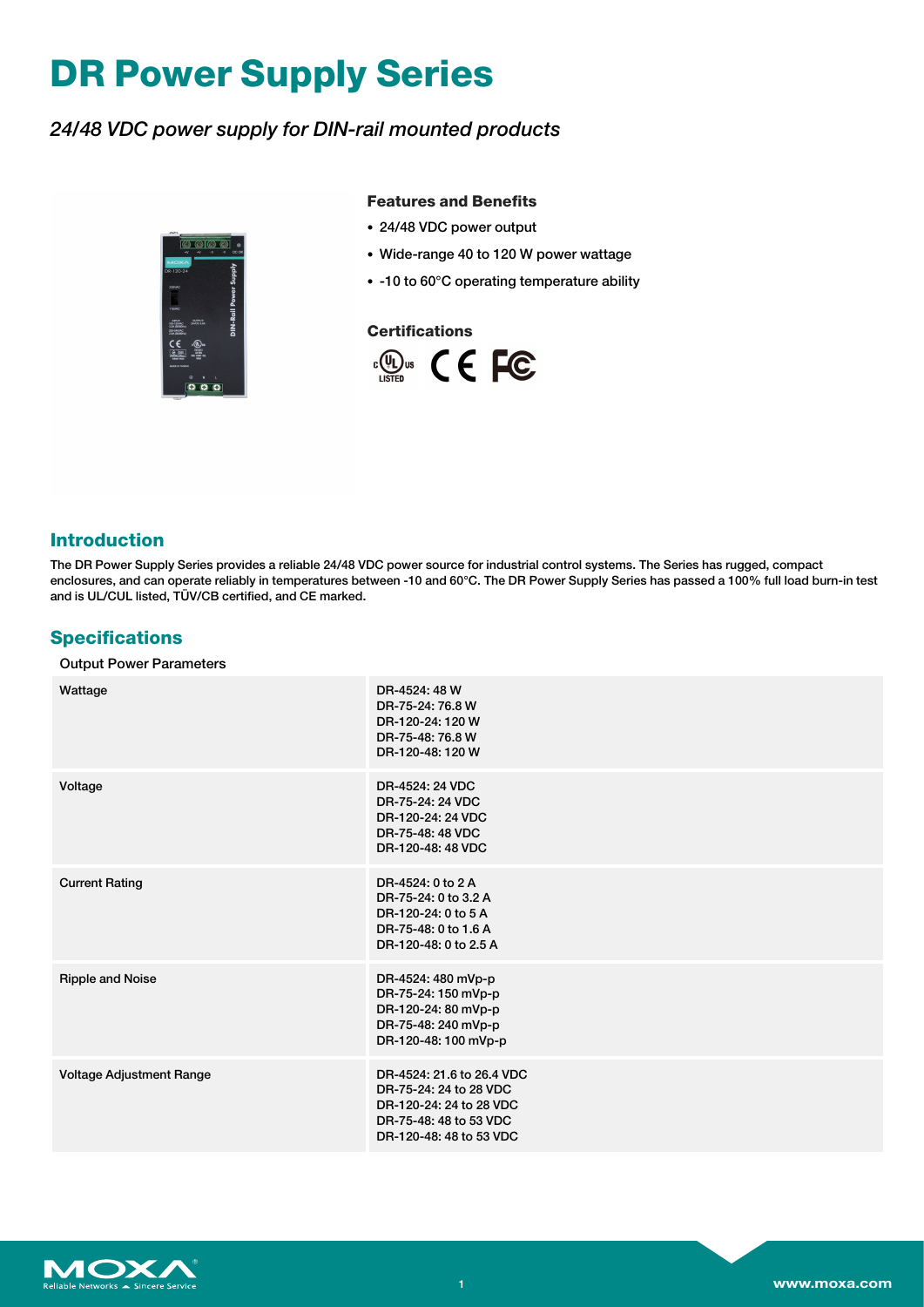| Setup/Rise Time at Full Load      | DR-75-48: 1000 ms, 60 ms at 230 VAC<br>DR-75-24: 1800 ms, 60 ms at 115 VAC<br>DR-120-48: 500 ms, 70 ms at 115 VAC<br>DR-120-48: 500 ms, 70 ms at 230 VAC<br>DR-120-24: 500 ms, 70 ms at 115 VAC<br>DR-4524: 800 ms, 60 ms at 230 VAC<br>DR-120-24: 500 ms, 70 ms at 230 VAC<br>DR-75-48: 1800 ms, 60 ms at 115 VAC<br>DR-75-24: 1000 ms, 60 ms at 230 VAC                                                                                     |
|-----------------------------------|-----------------------------------------------------------------------------------------------------------------------------------------------------------------------------------------------------------------------------------------------------------------------------------------------------------------------------------------------------------------------------------------------------------------------------------------------|
| Typical Hold Up Time at Full Load | DR-120-48: 32 ms at 115 VAC<br>DR-75-48: 12 ms at 115 VAC<br>DR-75-24: 12 ms at 115 VAC<br>DR-120-24: 36 ms at 230 VAC<br>DR-120-24: 32 ms at 115 VAC<br>DR-4524: 60 ms at 230 VAC<br>DR-120-48: 36 ms at 230 VAC<br>DR-75-48: 60 ms at 230 VAC<br>DR-75-24: 60 ms at 230 VAC                                                                                                                                                                 |
| <b>Input Power Parameters</b>     |                                                                                                                                                                                                                                                                                                                                                                                                                                               |
| Voltage Range                     | DR-4524: 85 to 264 VAC (47 to 63 Hz)<br>DR-75-24: 85 to 264 VAC (47 to 63 Hz)<br>DR-120-24: 85 to 132 VAC (47 to 63 Hz)<br>DR-75-48: 85 to 264 VAC (47 to 63 Hz)<br>DR-120-48: 88 to 132 VAC (47 to 63 Hz)<br>DR-120-24: 176 to 264 VAC (47 to 63 Hz)<br>DR-120-48: 176 to 264 VAC (47 to 63 Hz)<br>DR-4524: 120 to 370 VDC<br>DR-75-24: 120 to 370 VDC<br>DR-120-24: 248 to 370 VDC<br>DR-75-48: 120 to 370 VDC<br>DR-120-48: 248 to 370 VDC |
| <b>Typical Efficiency</b>         | DR-4524: 80%<br>DR-75-24: 80%<br>DR-120-24: 84%<br>DR-75-48: 81%<br>DR-120-48: 85%                                                                                                                                                                                                                                                                                                                                                            |
| <b>Typical Current</b>            | DR-4524: 0.75 A @ 230 VAC, 1.5 A @ 115 VAC<br>DR-75-24: 0.96 A @ 230 VAC, 1.6 A @ 115 VAC<br>DR-120-24: 1.6 A @ 230 VAC, 2.6 A @ 115 VAC<br>DR-75-48: 0.96 A @ 230 VAC, 1.6 A @ 115 VAC<br>DR-120-48: 1.6 A @ 230 VAC, 2.6 A @ 115 VAC                                                                                                                                                                                                        |
| Inrush Current (cold start)       | DR-4524: 56 A @ 230 VAC, 28 A @ 115 VAC<br>DR-75-24: 40 A @ 230 VAC, 20 A @ 115 VAC<br>DR-120-24: 40 A @ 230 VAC, 20 A @ 115 VAC<br>DR-75-48: 40 A @ 230 VAC, 20 A @ 115 VAC<br>DR-120-48: 40 A @ 230 VAC, 20 A @ 115 VAC                                                                                                                                                                                                                     |
| <b>Overload Protection</b>        |                                                                                                                                                                                                                                                                                                                                                                                                                                               |
| <b>Rated Output Power</b>         | 105 to 150%                                                                                                                                                                                                                                                                                                                                                                                                                                   |
| <b>Protection Type</b>            | Constant current limiting, recovers automatically after fault condition is removed                                                                                                                                                                                                                                                                                                                                                            |
| <b>Overvoltage Protection</b>     |                                                                                                                                                                                                                                                                                                                                                                                                                                               |
| Over-Voltage Range                | DR-4524: 27.6 to 32.4 V<br>DR-75-24: 29 to 33 V<br>DR-120-24: 29 to 33 V<br>DR-75-48: 58 to 65 V<br>DR-120-48: 58 to 65 V                                                                                                                                                                                                                                                                                                                     |
| <b>Protection Type</b>            | Shut down operating voltage, repower on to recover                                                                                                                                                                                                                                                                                                                                                                                            |